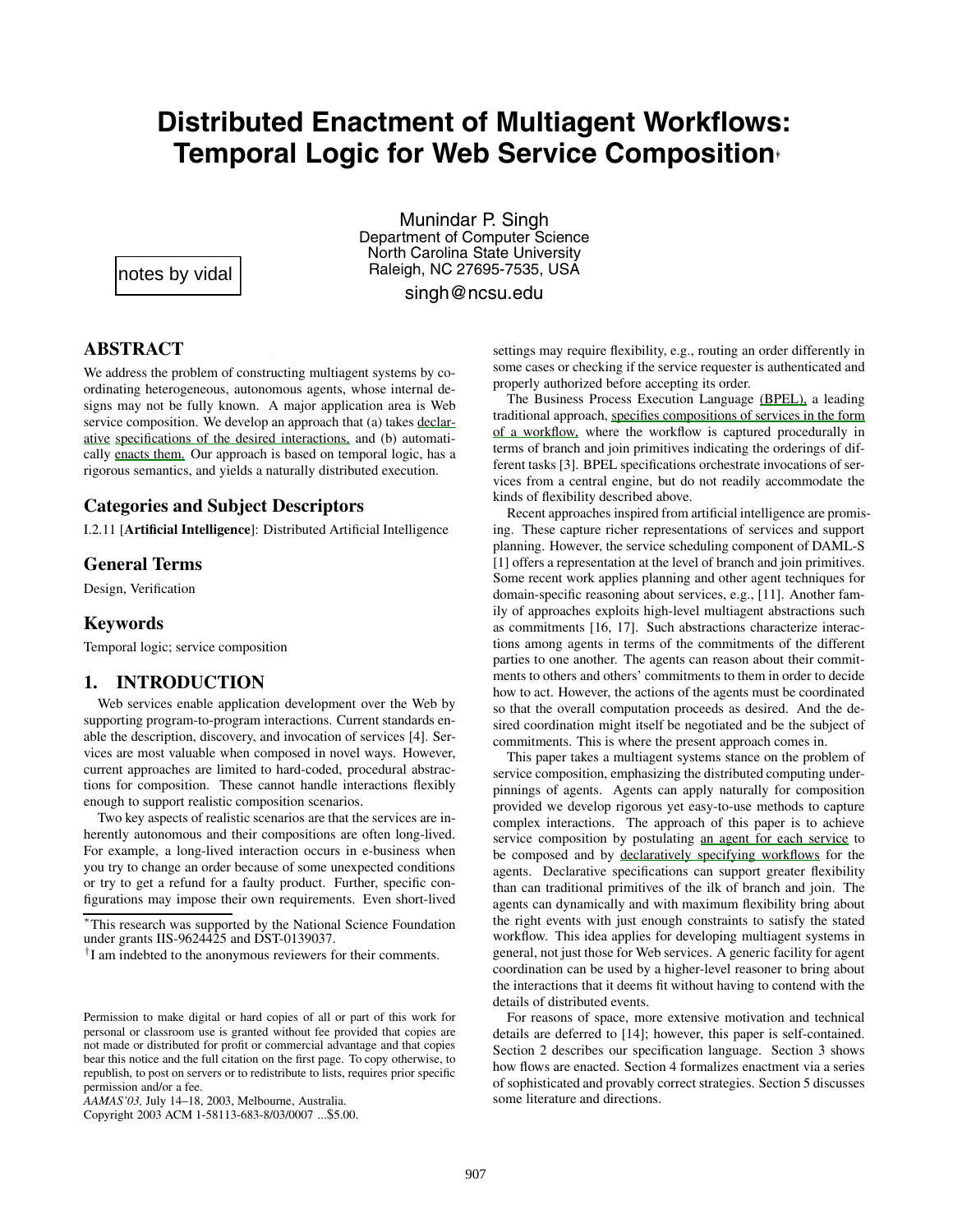## **2. SPECIFYING SERVICE COMPOSITION**

We now discuss how to compose services by specifying constraints on events (described below) of different services.  $\mathcal I$  is an event-based linear temporal logic—effectively, propositional logic augmented with the  $before$  ( $\cdot$ ) temporal operator. *Before* is formally a dual of the more conventional "until" operator; it was studied as the "chop" operator [2]. Because of its similarity with sequence composition in imperative programming languages, the chop facilitates compositional specifications. Here, *before* is used to state minimal ordering requirements so as to facilitate compositionality.

 $I$  can capture a remarkable variety of coordination requirements, yet be compiled and executed in a distributed manner.  $\mathcal I$  incorporates a set of *significant events*—roughly, transitions of different services that are externally visible and significant for coordination. A *dependency*, D, is an expression in  $I$ . A *workflow*, W, is a set of dependencies.

We specify the syntax of  $I$  through the following BNF with start symbol I. Here, slant indicates nonterminals;  $\longrightarrow$  and | are metasymbols of BNF; the remaining symbols are all terminals.  $\ll$  and  $\gg$  delimit comments.

L<sub>1</sub>. *I* → *dep* | *dep*  $\land$  *I* ≪ conjunction: interleaving  $\gg$ 

L<sub>2</sub>. dep → seq | seq  $\lor$  dep «disjunction: choice»

L<sub>3</sub>. seq  $\longrightarrow$  bool | event | event · seq  $\ll$  before: ordering  $\gg$ 

L<sub>4</sub>. bool  $\longrightarrow$  0 |  $\top$ 

 $\Gamma \neq \emptyset$  is the set of event literals used in  $\mathcal{I}$ .  $\Gamma_D$  is the set of literals mentioned in D and their complements—e.g.,  $\Gamma_e = \{e, \overline{e}\}\.$  Our formal semantics is based on runs, i.e., sequences of events. *Legal* runs satisfy the following requirements: (1) event instances and their complements are mutually exclusive and (2) an event instance occurs at most once in a computation. Our universe is  $U_7$ , which contains all legal runs involving event instances from Γ. For  $\tau \in$  $U_{\mathcal{I}}$  and  $I \in \mathcal{I}, \tau \models I$  means that I is satisfied over the run  $\tau$ . This notion can be formalized as follows. Here,  $\tau_i$  refers to the *i*th item in  $\tau$  and  $\tau_{[i,j]}$  refers to the subrun of  $\tau$  consisting of its elements from index i to index j, both inclusive.  $|\tau|$  is the last index of  $\tau$  and may be  $\omega$  for an infinite run. We use the following conventions:  $e$ ,  $f, \overline{e}, \overline{f}$ , etc. are literals; D, E, etc. are dependencies; i, j, k, etc. are temporal indices; and  $\tau$ , etc. are runs.

M<sub>1</sub>. 
$$
\tau \models e
$$
 iff  $(\exists i : \tau_i = e)$   
\nM<sub>2</sub>.  $\tau \models I_1 \lor I_2$  iff  $\tau \models I_1$  or  $\tau \models I_2$   
\nM<sub>3</sub>.  $\tau \models I_1 \land I_2$  iff  $\tau \models I_1$  and  $\tau \models I_2$   
\nM<sub>4</sub>.  $\tau \models I_1 \cdot I_2$  iff  $(\exists i : \tau_{[0,i]} \models I_1$  and  $\tau_{[i+1,|\tau|]} \models I_2)$ 

The semantics of individual events has no temporal component. The idea is that the specifier does not care about when an event occurs except for the restrictions specified using the  $\cdot$  operator.  $I_1 \cdot$  $I_2$  means that  $I_1$  is satisfied before  $I_2$  (thus both are satisfied). The denotation of a dependency  $I$  is the set of runs that satisfy  $I$ , i.e.,  $[I] = {\tau : \tau \models I}$ . We define equivalence of two dependencies as  $D \equiv E$  iff  $[D] = [E]$ .

## **2.1 Coordination Relationships**

As running examples, we use two dependencies due to Klein [9]. In Klein's notation,  $e < f$  means that if both events e and  $f$  happen, then  $e$  precedes  $f$ ; i.e.,  $f$  disables  $e$ . Also in Klein's notation,  $e \rightarrow f$  means that if e occurs then f also occurs (before or after  $e$ ); i.e.,  $e$  requires  $f$ . We formalize these below.

EXAMPLE 1. Let  $D_{\leq} \triangleq \overline{e} \vee f \vee e \cdot f$ . Let  $\tau \in U_{\mathcal{I}}$  satisfy  $D_{\leq}$ .<br>
Exatisfies both e and f, then e and f, occur on  $\tau$ . Thus, neither *If* τ *satisfies both* e *and* f*, then* e *and* f *occur on* τ *. Thus, neither*  $\overline{e}$  *nor*  $\overline{f}$  *can occur on*  $\tau$ *. Hence,*  $\tau$  *must satisfy*  $e \cdot f$ *, which requires that an initial part of*  $\tau$  *satisfy*  $e$  *and the remainder satisfy*  $f$ *; i.e.,*  $e$ *must precede f on τ.* 

EXAMPLE 2. Let  $D \to \triangle \overline{e} \vee f$ . Let  $\tau \in U_{\mathcal{I}}$  satisfy  $D \to If \tau$ <br>is fies e then e occurs on  $\tau$ . Thus  $\overline{e}$  cannot occur on  $\tau$ . Hence *satisfies* <sup>e</sup>*, then* <sup>e</sup> *occurs on* <sup>τ</sup> *. Thus,* e *cannot occur on* τ *. Hence,* f must occur somewhere on τ.

Let's see how our approach captures a variety of coordination requirements as dependencies.

- D<sub>1</sub>. *e* feeds or enables f. f requires *e* to occur before:  $e \cdot f \vee \overline{f}$
- D<sub>2</sub>. *e* conditionally feeds *f*. If *e* occurs, it feeds  $f: \overline{e} \vee e \cdot f \vee \overline{f}$
- $D_3$ . Guaranteeing e enables f. f can occur only if e has occurred or will occur:  $e \vee \overline{e} \wedge \overline{f}$
- D<sub>4</sub>. *e* initiates f. f occurs iff *e* precedes it:  $\overline{e} \wedge \overline{f} \vee e \cdot f$
- $D_5$ . *e* and *f* jointly require *g*. If *e* and *f* occur in any order, then g must also occur (in any order):  $\overline{e} \vee \overline{f} \vee g$
- $D_6$ . q compensates for e failing f. If e happens and f does not, then perform  $q : (\overline{e} \vee f \vee q) \wedge (\overline{q} \vee e) \wedge (\overline{q} \vee \overline{f})$

The above are mostly self-explanatory.  $D_6$  captures requirements such as that if  $e$  occurs, but is not matched with  $f$ , then  $g$ must occur, and  $g$  must not occur otherwise. This is a typical requirement in information applications with data updates, where  $g$ corresponds to an action to restore the consistency of the information (potentially) violated by the success of  $e$  and the failure of  $f$ . Hence the need to *compensate* for e if f does not occur.

Consider the following simple scenario inspired by supply chains. Here an assembly service composes three services, supplying hoses, valves, and elbow joints. The assembly orders a matching hose and valve to create a requested assembly. For simplicity, each service  $(A, V, H, E)$  can be started and may complete successfully or fail. The elbow joints service supports cancellation (undo), which always succeeds. Thus, the events defined are  $A_s$ ,  $A_c$ ,  $V_s$ ,  $V_c$ ,  $H_s$ ,  $H_c$ ,  $E_s$ ,  $E_c$ , and  $E_u$  (subscripts s, c, and u indicate start, successfully complete, and undo, respectively), and their complements. The failure of a service is the complement of its successful completion, e.g., the failure of the valves service is  $\overline{V_c}$ .

- If (and only if) an assembly is started, start the valve and hose services:  $(\overline{A_s} \vee V_s \wedge H_s) \wedge (\overline{V_s} \vee A_s) \wedge (\overline{H_s} \vee A_s).$
- As soon as the hose completes successfully, start elbow joints, except that if the valve service has failed before elbow joints are started, do not start elbow joints:  $(\overline{H_c} \vee E_s \wedge V_c \vee \overline{V_c} \cdot$  $\overline{E_s} \vee E_s \cdot \overline{V_c}$ ).
- If the valve service has failed but elbow joints have completed successfully, then and only then undo the elbow joints:  $(V_c \vee \overline{E_c} \vee E_u) \wedge (\overline{E_u} \vee \overline{V_c}) \wedge (\overline{E_u} \vee E_c).$

### **2.2 Residuation**

Imagine a scheduler that schedules events to satisfy all stated dependencies. A dependency is satisfied when a run in its denotation is realized. We characterize the state of the scheduler by the runs it can allow—the state determines which events may or may not occur. Initially, the allowed runs are given by the stated dependencies. As events occur, the allowed runs get narrowed down.

Intuitively, two questions must be answered for each event under consideration: (a) can it happen now? and (b) what will remain to be done later? The answers can be determined from the stated dependencies and the history of the system. One can examine the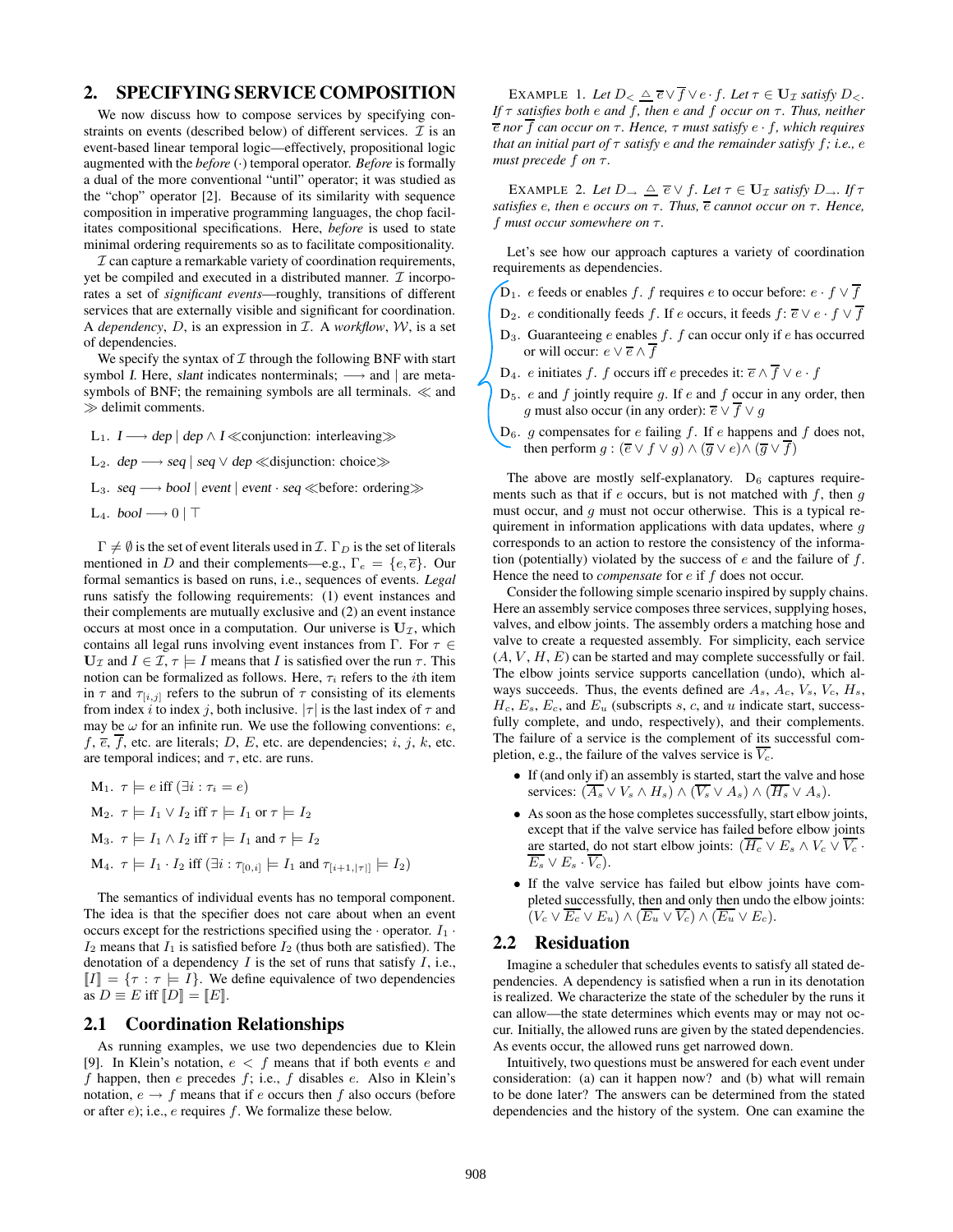runs allowed by the original dependencies, select those compatible with the actual history, and infer how to proceed. However, our approach achieves this effect symbolically, *without* examining the runs. This is important, because it makes our reasoning depend on the finite specifications, not on the potentially infinite runs.



**Figure 1: Scheduler states and transitions for** <sup>D</sup><sup>&</sup>lt;

The dependencies stated in a workflow fully describe the initial state of the scheduler; successive states are computed symbolically. Figure 1 shows how the states and transitions of the scheduler may be captured symbolically. The state labels give the corresponding obligations, and the transition labels name the different events. An event that would make the scheduler obliged to 0 cannot occur.

For a source state  $D$  and transition by event  $e$ , the target state is given by  $D/e$ . This refers to the *residuation* of D by  $e$  and corresponds to the largest set of runs satisfying the given dependency:

$$
\mathbf{M}_5. \ \nu \in [D/e] \text{ iff } (\forall \nu : \nu \in [e] \Rightarrow (\nu \nu \in \mathbf{U}_{\mathcal{I}} \Rightarrow \nu \nu \in [D]))
$$

EXAMPLE 3. *(Figure 1)* If  $\overline{e}$  or  $\overline{f}$  happens, then  $D<sub>lt</sub>$  is neces*sarily satisfied. If e happens, then either* f *or*  $\overline{f}$  *can happen later. But if f happens, then only*  $\overline{e}$  *must happen afterwards (e cannot be permitted any more, since that would mean f precedes e).*<br>**2.3 Symbolic Calculation of Residuals** 

## **2.3 Symbolic Calculation of Residuals**

M<sup>5</sup> characterizes the evolution of the state of a scheduler, but offers no suggestions as how to determine the transitions. Fortunately, a set of equations exists using which the residual of any dependency can be computed. Importantly, dependencies not mentioning an event have no direct effect on it and reasoning with respect to different dependencies can be performed modularly.

$$
E_1. \ 0/e \doteq 0
$$

 $E_2$ .  $\top/e = \top$ 

E<sub>3</sub>.  $(E_1 \wedge E_2)/e$  = ( $(E_1/e) \wedge (E_2/e)$ )

- E<sub>4</sub>.  $(E_1 \vee E_2)/e \doteq (E_1/e \vee E_2/e)$
- E<sub>5</sub>.  $(e \cdot E)/e \doteq E$ , if  $e \notin \Gamma_E$
- $E_6$ .  $D/e \doteq D$ , if  $e \notin \Gamma_D$
- $E_7$ .  $(e' \cdot E)/e = 0$ , if  $e \in \Gamma_E$  (e' is any event literal)

$$
E_8. \ (\overline{e} \cdot E)/e \doteq 0
$$

EXAMPLE 4. *Verify that the above equations yield the transitions of Figure 1.*

The scheduler can take a decision to accept, reject, or trigger an event only if *no* dependency is violated by that decision. There are several ways to apply the above algebra. The relationship between the algebra and the scheduling algorithm is similar to that between a logic and proof strategies for it. For scheduling, the system accepts, rejects, or triggers events to determine a run that satisfies all dependencies. The following theorem is proved in [14].

THEOREM 1. *Equations*  $E_1$ – $E_8$  *are sound and complete.* 

## **3. DISTRIBUTED SCHEDULING**

One of our requirements is that the agents act as autonomously, constrained only their coordination relationships. This presupposes that the decisions on events be taken based on local information. Further, distribution promises greater scalability and reliability by placing decision-making functionality right where the decision needs to be made.

To enable sound local decisions, we place a *guard* on each event. The guard on an event is a condition such that when it is true, it is OK to let the event happen. The guards depend on the dependencies that have been specified. We want the guards to be as general as possible. Moreover, as some events occur, other events can become enabled or disabled, i.e., the guards of the latter events can become true or false. This means that the guards of events can be modified based on messages from other events.

In other words, our approach requires (a) initially determining the guards on each event, (b) arranging for the relevant information to flow from one event to another, and (c) modifying the guards to assimilate the information received from other events.

# **3.1 Temporal Logic for Internal Reasoning**

The guard on an event is the weakest condition whose truth guarantees correctness if the event occurs. Guards must be temporal expressions so that decisions taken on different events can be sensitive to the state of the system. The guards are compiled from the stated dependencies; in practice, they are quite succinct.

 $\mathcal T$  is our temporal language for guards.  $\Box E$  means that E will always hold;  $\Diamond E$  means that E will eventually hold (thus  $\Box e$  entails  $\Diamond e$ ); and  $\neg E$  means that E does not (yet) hold.  $E \cdot F$  means that  $F$  has occurred preceded by  $E$ . For simplicity, we assume the following binding precedence (in decreasing order):  $\neg$ ;  $\Box$  and  $\diamond$ ;  $\wedge$ ;  $\vee$ . The syntax of T is given in BNF with T as the start symbol.

- L<sub>5</sub>.  $T \longrightarrow conj \mid conj \wedge T$
- L<sub>6</sub>. conj  $\longrightarrow$  disj | disj  $\lor$  conj
- L<sub>7</sub>. disj  $\longrightarrow$  bool  $\mid$   $\sqsupset$  seq  $\mid$   $\sim$  seq  $\mid$   $\neg$  event

The semantics of  $T$  is given with respect to a run (as for  $T$ ) *and* an index into that run (unlike for  $\mathcal{I}$ ). In addition, we need an auxiliary notion of semantics, which requires two indices. Our semantics characterizes progress along a given computation to determine the decision on each event. It has important differences from traditional linear temporal logics [7]. One, our runs are sequences of events, not of states. Two, our main semantic definitions are given in terms of a pair of indices, i.e., intervals, rather than a single index. For  $0 \le i \le k$ ,  $u \models_{i,k} E$  means that E is satisfied over the subsequence of u between i and k. For  $k \geq 0$ ,  $u \models_k E$  means that E is satisfied on u at index  $k$ —implicitly, i is set to 0. A run u is *maximal* iff for each event, either the event or its complement occurs on u. The universe,  $U_T$ , is the set of maximal runs.

 $M_6$ , which involves just one index i, invokes the semantics with the entire run until  $i$ . The second index is interpreted as the present moment.  $M_{10}$  introduces a nonzero first index.  $M_7$  and  $M_{10}$ capture the dependence of an expression on the immediate past, bounded by the first index of the semantic definition.  $M_8$ ,  $M_9$ ,  $M_{11}$ ,  $M_{12}$ ,  $M_{13}$ , and  $M_{14}$  are as in traditional semantics.  $M_{13}$  and  $M_{14}$  involve looking into the future.  $M_7$  implicitly treats events as being in the scope of a past-time operator. Consequently,  $M_{12}$ interprets ¬ as *not yet*.

Truth at an index corresponds to truth from the beginning to that index. An event is true in a range iff it occurs within that range. A sequence formula is true over a range iff its first component is true before the second component and both components are true within the same range.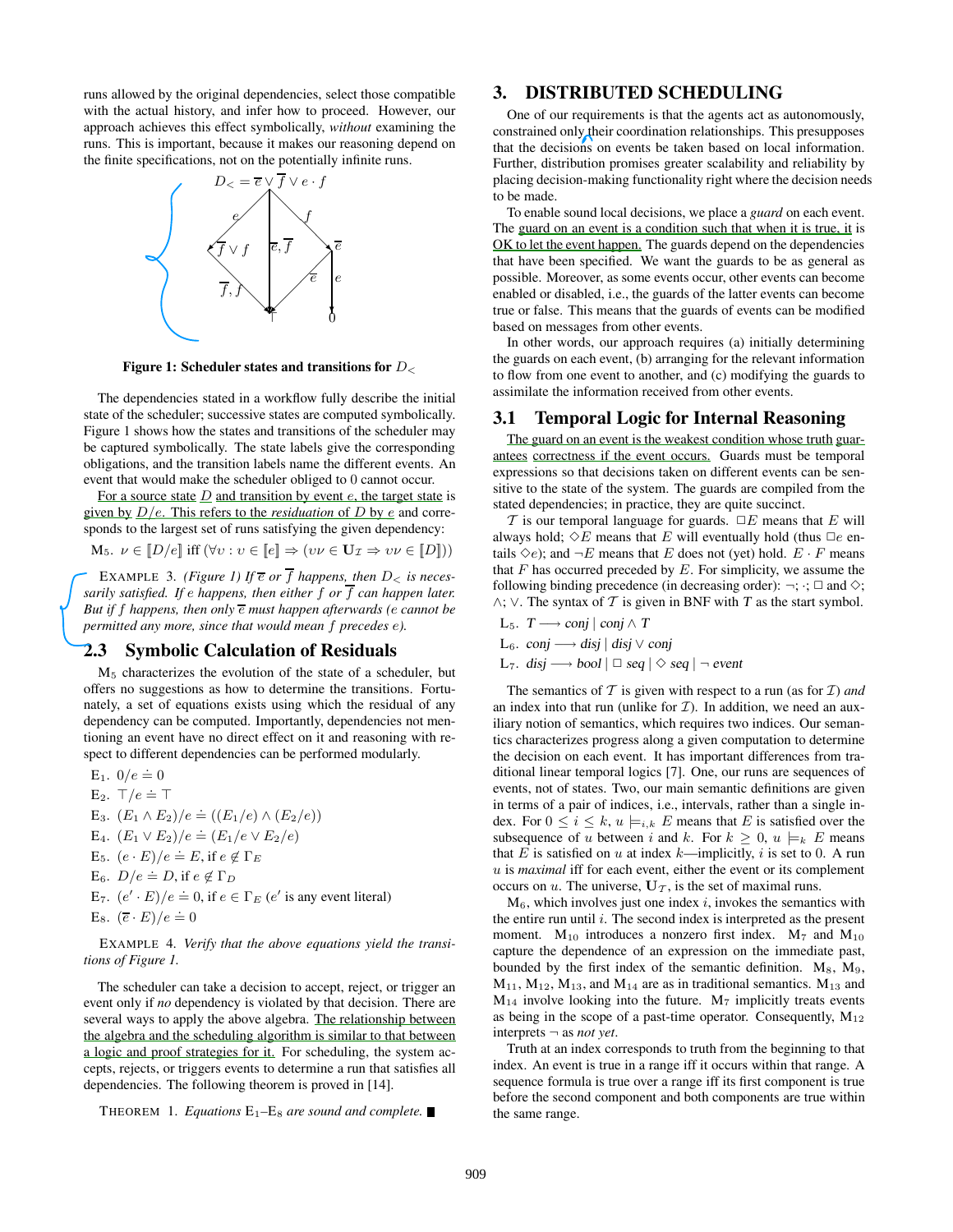M<sub>6</sub>. 
$$
u \models_i E
$$
 iff  $u \models_{0,i} E$   
\nM<sub>7</sub>.  $u \models_{i,k} f$  iff  $(\exists j : i \leq j \leq k$  and  $u_j = f$ ), where  $f \in \Gamma$   
\nM<sub>8</sub>.  $u \models_{i,k} E \vee F$  iff  $u \models_{i,k} E$  or  $u \models_{i,k} F$   
\nM<sub>9</sub>.  $u \models_{i,k} E \wedge F$  iff  $u \models_{i,k} E$  and  $u \models_{i,k} F$   
\nM<sub>10</sub>.  $u \models_{i,k} E \cdot F$  iff  $(\exists j : i \leq j \leq k$  and  $u \models_{i,j} E$  and  $u \models_{j+1,k} F$ )  
\nM<sub>11</sub>.  $u \models_{i,k} \top$   
\nM<sub>12</sub>.  $u \models_{i,k} \neg E$  iff  $u \not\models_{i,k} E$ 

M<sub>13</sub>.  $u \models_{i,k} \Box E$  iff  $(\forall j : k \leq j \Rightarrow u \models_{i,j} E)$  $M_{14}$ .  $u \models_{i,k} \Diamond E$  iff  $(\exists j : k \leq j$  and  $u \models_{i,j} E)$ 

There are some important motivations for the above semantics. Our approach includes two kinds of negation: a strong kind applied on events as in  $\overline{e}$ , and a weak one as in  $\neg e$ . Logical frameworks with two negations have been studied before in the context of reasoning about action. However, the existing frameworks use the weak negation as a default, epistemic, or nonmonotonic negation, along the lines of negation as failure [10]. By contrast, we describe a purely monotonic system: although  $\neg e$  indicates less information than  $\overline{e}$ , the decisions made during scheduling are cautious and do not have to be withdrawn.

Our approach takes events to be *stable*; i.e., once an event instance has occurred, it remains occurred forever. This idea is important for distributed systems to accommodate message delay [8]. However, it is in tension with the semantics of *before*. Specifically, if e and f hold forever, then a run that satisfies  $e \cdot f$  would also satisfy  $f \cdot e$ , thereby losing ordering information. Our semantics avoids this undesirable effect.

We define  $E \cong F$  iff E and F are true over the same index pairs over the same runs.

EXAMPLE 5. *The possible maximal runs for*  $\Gamma = \{e, \overline{e}\}\$ are  $\{\langle e\rangle, \langle \overline{e}\rangle\}$ . On different runs, e or  $\overline{e}$  may occur. Initially, neither *e* nor  $\overline{e}$  has happened, so runs  $\langle e \rangle$  and  $\langle \overline{e} \rangle$  both satisfy  $\neg e$  and  $\neg \overline{e}$ *at index 0. Run*  $\langle e \rangle$  *satisfies*  $\Diamond e$  *at 0, because event e will occur on it; similarly, run*  $\langle \overline{e} \rangle$  *satisfies*  $\Diamond \overline{e}$  *at 0. After event e occurs,*  $\Box e$ *becomes true,*  $\neg$ *e becomes false, and*  $\Diamond$ *e and*  $\neg$  $\overline{e}$  *remain true.* 

#### **3.2 Deriving Guards from Specifications**

Our objective is to determine the guards purely symbolically. However, for expository ease, and to formally establish correctness of our approach, we begin with an obvious but inefficient approach and improve it step by step until we obtain the desired approach. We now use  $T$  to compile guards from dependencies.

Since the guards must yield precisely the computations that are allowed by the given dependencies, a natural intuition is that the guard of an event covers each computation in the denotation of the specified dependency, and no more.

We associate a set of *paths*,  $\Pi(D)$ , with a dependency D. A path  $\rho \in \Pi(D)$  is a sequence of event symbols (no two of which are equal or complements) that residuate  $D$  to  $\top$ —the dependency is satisfied if the events in the path occur in the order of residuation. We require that  $\Gamma_{\rho} \supseteq \Gamma_D$ , i.e., all events in D (or their complements) feature in  $\rho$ . Each path is effectively a correct execution for its dependency. A path may have more events than those explicitly mentioned in a dependency. This is not a problem: Section 4.2 develops an equivalent approach that only looks at the dependency itself, not the paths. Clearly, the paths in  $\Pi(D)$  satisfy D. Moreover, we can show that there is a unique dependency corresponding to any set of paths.

Since each path  $\rho$  in a dependency D satisfies D, if an event e occurs on ρ, it is clearly allowed by D, *provided* e occurs at the right time. In other words, e is allowed when (1) the events on  $\rho$ up to e have occurred in the right sequence, and (2) the events of  $\rho$ after e have not occurred, but will occur in the right sequence.

We define a series of operators to calculate guards as  $G : \mathcal{I} \times$  $\Gamma \mapsto \mathcal{T}$ .  $G_b(\rho, e)$  denotes the guard on e due to path  $\rho$  (b stands for *basic*).  $G_b(D, e)$  denotes the guard on e due to dependency D. To compute the guard on an event relative to a dependency  $D$ , we sum the contributions of different paths in D.  $G_b(\mathcal{W}, e)$  denotes the guard due to workflow W and is abbreviated as  $G_b(e)$  when W is known. This definition redundantly repeats information about the entire path on each event. Later, we shall remove this redundancy to obtain a semantically equivalent, but superior, solution.

**DEFINITION** 1.  $G_b(\rho, e) \triangleq if e = e_i$ , then  $\Box(e_1 \cdot e_2) \wedge ... \wedge$  $\Box(e_{i-2} \cdot e_{i-1}) \land \neg e_{i+1} \land \ldots \land \neg e_n \land \Diamond(e_{i+1} \cdot e_{i+2}) \land \ldots \land$ ✸(e<sup>n</sup>−<sup>1</sup> · <sup>e</sup><sup>n</sup>)*, else* <sup>0</sup>*.*  $G_b(D, e) \triangleq \bigvee_{\rho \in \Pi(D)} G_b(\rho, e)$ .<br>C (M) a)  $\wedge$  **A** C (D a)  $\mathsf{G}_{b}(\mathcal{W},e) \triangleq \bigwedge_{D\in\mathcal{W}}\mathsf{G}_{b}(D,e).$ 

OBSERVATION 2.  $u \models_k \mathsf{G}_b(D, e) \Rightarrow (\exists \rho \in \Pi(D) : u \models_k \mathsf{G}_b(\rho, e))$ .



**Figure 2: Guards with respect to**  $D_{\leq} = \overline{e} \vee \overline{f} \vee e \cdot f$ 

Figure 2 illustrates our procedure for the dependency of Example 1. The figure implicitly encodes all paths in  $\Pi(D<)$  (here, for simplicity,  $\Gamma = \Gamma_D$ ). The initial node is labeled  $\neg e \wedge \neg \overline{e} \wedge \neg f \wedge \neg f$ to indicate that no event has occurred yet. The nodes in the middle layer are labeled  $\Box e$ , etc., to indicate that the corresponding event has occurred. To avoid clutter, labels like  $\Diamond e$  and  $\neg e$  are not shown after the initial state.

EXAMPLE 6. *Using Figure 2, we can compute the guards for the events in* <sup>D</sup><sup>&</sup>lt;*. Each path on which* e *occurs contributes the conjunction of a*  $\Box$  *term (what happens before e) and a*  $\Diamond$  *term (what happens after e). term (what happens after e).*<br>  $\bullet$   $\overline{C}$   $(D \circ ) = (-f \circ )$ 

- $G_b(D_<, e) = (\neg f \land \neg f \land \Diamond (f \lor f)) \lor (\Box f \land \top)$ . But<br> $\Diamond(\overline{f} \lor f) \cong \top$  Hence  $G_b(D_<, e) = (\neg f \land \neg f) \lor \Box \top$  $\Diamond(\overline{f} \vee f) \cong \overline{T}$ . Hence,  $G_b(D_<, e) = (\neg f \wedge \neg \overline{f}) \vee \Box \overline{f}$ ,<br>which reduces to  $\neg f \vee \Box \overline{f}$  which equals  $\neg f$ *which reduces to*  $\neg f \lor \Box f$ *, which equals*  $\neg f$ .
- $G_b(D_<, \overline{e}) = (\neg f \land \neg f \land \Diamond (f \lor f)) \lor (\Box f \land \top) \lor (\Box f \land \top)$ *,*<br>which reduces to  $\top$ *which reduces to*  $\top$ .
- $G_b(D_<,\overline{f}) = T$ .
- $G_b(D_<, f) = (\neg e \land \neg \overline{e} \land \Diamond \overline{e}) \lor \Box e \lor \Box \overline{e} \cong \Diamond \overline{e} \lor \Box e$ .

*Thus*  $\overline{e}$  *can occur at any time, e can occur if*  $f$  *has not yet happened (possibly because* f *will never happen),* <sup>f</sup> *can occur any time, but f* can occur only if e has occurred or  $\overline{e}$  is guaranteed.

#### **3.3 Scheduling with Guards**

To execute an event e, check if its guard is  $\top$  (execute e), 0 (reject e), or neither (make  $e$  wait). Whenever an event  $e$  occurs, notify all events depending on  $\epsilon$  that  $\Box \epsilon$  now holds, thereby causing their guards to be updated.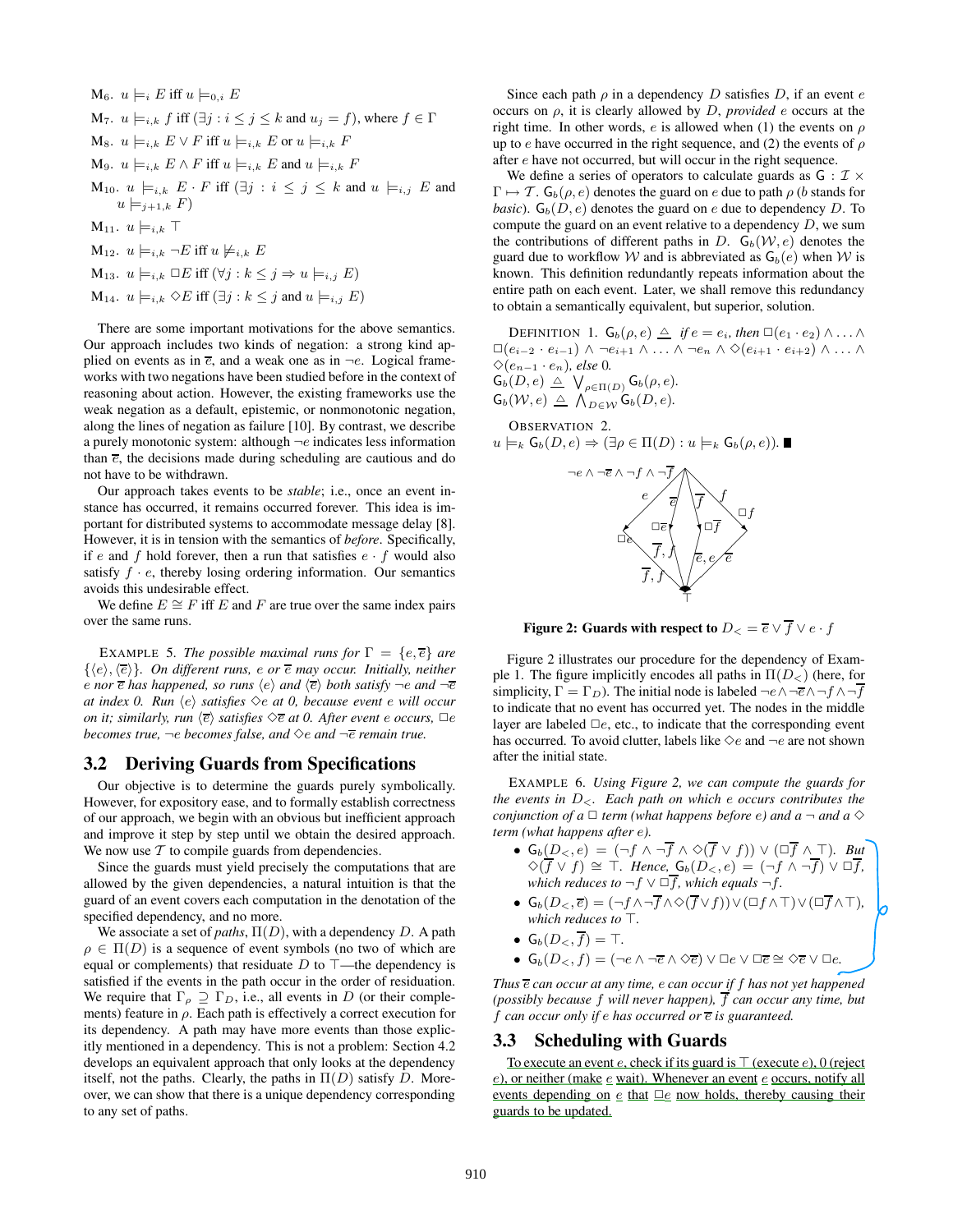EXAMPLE 7. *Using the guards from Example 6, if* e *is attempted* and f has not already happened, e's guard evaluates to  $\top$ . Con*sequently, e is allowed and a notification*  $\Box$ *e is sent to f (and* f*). Upon receipt of this notification,* f*'s guard is simplified from*  $\diamond\overline{e}$   $\vee$   $\Box$ *e* to  $\top$ *. Now if f is attempted, it can happen immediately.* 

*If* f *is attempted first, it must wait because its guard is*  $\Diamond \overline{e} \vee \Box e$ *and not*  $\top$ *. Sometime later if*  $\overline{e}$  *or e occurs, a notification of*  $\Box \overline{e}$  *or*  $\Box$ *e is received at f, which simplifies its guard to*  $\top$ *, thus enabling f.* The guards of  $\overline{e}$  and  $f$  equal  $\top$ , so they can happen at any time.

The above development shows how we can compute the semantics of  $T$ , i.e., realize the appropriate runs, incrementally. But in some situations potential race conditions and deadlocks can arise. To ensure that the necessary information flows to an event when needed, the execution mechanism should be more astute in terms of recognizing and resolving mutual constraints among events. This reasoning is essentially encoded in terms of heuristic graph-based reasoning. Although these heuristics can handle many interesting cases, they are not claimed to be complete.

#### **4. FORMALIZATION**

We have two main motivations for carrying out a formalization of our approach. Formalization can help in proving the correctness of an approach and in justifying improvements in efficiency, e.g., in updating guards incrementally as messages are exchanged and to simplify guards prior to execution.

Correctness is a concern when (a) guards are compiled, (b) guards are preprocessed, and (c) events are executed and guards updated. Correctness depends on how the guards are used to yield actual computations. That is, correctness depends on the *evaluation strategy*, which determines how events are scheduled. We formalize evaluation strategies by stating what initial values of guards they use, and how they update the guards. We begin with a strategy that is simple but correct and produce a series of more sophisticated, but semantically equivalent (hence correct), strategies.

DEFINITION 2. An evaluation strategy is a function  $S : \mathcal{O}(\mathcal{I}) \mapsto$  $(\Gamma \times \mathbf{U}_\mathcal{T} \times \mathbf{N} \mapsto \mathcal{T}).$ 

Given workflow W, S yields a function  $S(W)$ , which captures the evolution of guards and execution of events. Given an event e, a run v, and index j in v,  $S(W, e, v, j)$  equals the current guard of  $e$  at index  $j$  of  $v$ . Here  $v$  corresponds to the run being "generated" and  $j$  indicates how far the computation has progressed. Formally, an evaluation strategy  $S(W)$  *generates* run  $u \in U_T$  if for each event e that occurs on  $u$ ,  $u$  satisfies  $e$ 's current guard due to  $S(W)$ at the index preceding e's occurrence. We write this as  $S(\mathcal{W}) \rightarrow u$ .

DEFINITION 3.  $S(W) \rightsquigarrow_i u \triangleq (\forall j : 1 \leq j \leq i \Rightarrow u \models_{j-1} N(y_i)$  $S(W, u<sub>i</sub>)$ ).

DEFINITION 4.  $S(W) \rightsquigarrow u \triangle ( \forall i : i \leq |u| \Rightarrow S(W) \rightsquigarrow_i u).$ 

The idea is that an evaluation strategy incrementally generates the given run. At any index in the run, an event may take place if its guard is true at the preceding index in the run. That is, an event may be allowed only at a specified index in the run. A given partial run may be completed in various ways, all of which would respect the stated dependencies.

Although the guard is verified at the designated index on the run, its verification might involve future indices on that run. That is, the guard may involve  $\diamondsuit$  expressions that happen to be true on the given run at the index of e's occurrence. Because generation looks ahead into the future, it is more abstract than execution.

In order to establish model-theoretic correctness of the initial compilation procedure given by Definition 1, we begin with a trivial strategy,  $S_b$ .  $S_b$  sets the guards using  $G_b$  and *never* modifies them. Theorem 4 establishes the soundness and completeness of guard compilation.

DEFINITION 5. 
$$
(\forall v, j : S_b(W, e, v, j) \triangleq G_b(W, e)
$$
).

OBSERVATION 3.  $S_b(W) \rightsquigarrow u$  *iff*  $(\forall j : 1 \leq j \leq |u| \Rightarrow u \models_{j-1} \mathsf{G}_b(\mathcal{W}, u_j)).$ 

For runs u and v,  $u \sim_i v$  means that u agrees with v up to index i.  $u \sim_i D$  means that u agrees with dependency D up to index i. Now we can show that if a run agrees all the way with  $D$ , then it satisfies D. Further, if  $u \models_{k-1} G_b(w, u_k)$ , then u contains the events of w in the same order.

THEOREM 4. 
$$
S_b(W) \rightsquigarrow u
$$
 iff  $(\forall D \in W : u \models D)$ .

PROOF. *Consider any dependency* D *in* <sup>W</sup>*. Since* D *is obeyed by the strategy, at least one path must allow the given run; this means the run contains the events of this path; hence, the run satisfies the dependency. Conversely, treating a given run as a path in each dependency ensures that the run can be generated by the strategy.*

#### **4.1 Evaluating Guards**

At run time, a guard equal to  $\top$  means the given event can occur; a guard equal to 0 means the given event cannot occur. For all guards in between, we would potentially have to modify them in light of messages about other events. The operator  $\div$  captures the processing required to assimilate different messages into a guard. This operator embodies a set of "proof rules" to reduce guards when events occur or are promised. Table 1 defines these rules. Because our sequences are limited to two literals, we do not consider longer sequences. Our improved guard definition only creates two-sequence guards expressions, because it works straight from the dependency syntax.

| Old Guard $G$                        | Message M                                          | New Guard $G \div M$           |
|--------------------------------------|----------------------------------------------------|--------------------------------|
| $G_1 \vee G_2$                       | $\overline{M}$                                     | $G_1 \div M \vee G_2 \div M$   |
| $G_1 \wedge G_2$                     | М                                                  | $G_1 \div M \wedge G_2 \div M$ |
| $\Box$ e                             | $\Box e$                                           |                                |
| $\Box$ e                             | $\Box e$ or $\Diamond e$                           | 0                              |
| $\Diamond$ e                         | $\Box e$ or $\Diamond e$                           |                                |
| $\Diamond$                           | $\Box e$ or $\Diamond e$                           | $\theta$                       |
| $\Box(e_1 \cdot e_2)$                | $\Box(e_1 \cdot e_2)$                              |                                |
| $\Box(e_1 \cdot e_2)$                | $\Box(e_2 \cdot e_1)$                              | $\theta$                       |
| $\square(e_1 \cdot e_2)$             | $\Box e_i$ or $\Diamond e_i$                       | $\Omega$                       |
| $\overline{\diamond}(e_1 \cdot e_2)$ | $\Box(e_1 \cdot e_2)$ or $\Diamond(e_1 \cdot e_2)$ |                                |
| $\Diamond(e_1 \cdot e_2)$            | $\Box(e_2 \cdot e_1)$ or $\Diamond(e_2 \cdot e_1)$ | $\overline{0}$                 |
| $\Diamond(e_1 \cdot e_2)$            | $\Box \overline{e_i}$ or $\Diamond \overline{e_i}$ | 0                              |
| $\neg e$                             | $\Box e$                                           | $\overline{0}$                 |
| $\neg \overline{e}$                  | $\Box e$ or $\Diamond e$                           |                                |
| $-G$                                 | M                                                  | $G$ , otherwise                |

#### **Table 1: Assimilating Messages**

When the dependencies involve sequence expressions, the guards can end up with sequence expressions, which indicate ordering of the relevant events. In such cases, the information that is assimilated into a guard must be consistent with that order. For this reason, the updates in those cases are more complex. Lemma 5 means that the operator  $\div$  preserves the truth of the original guards.

LEMMA 5.  $(\exists k \leq j : u \models_k M \text{ and }$  $u \models_i G \div M) \Rightarrow u \models_i G$ .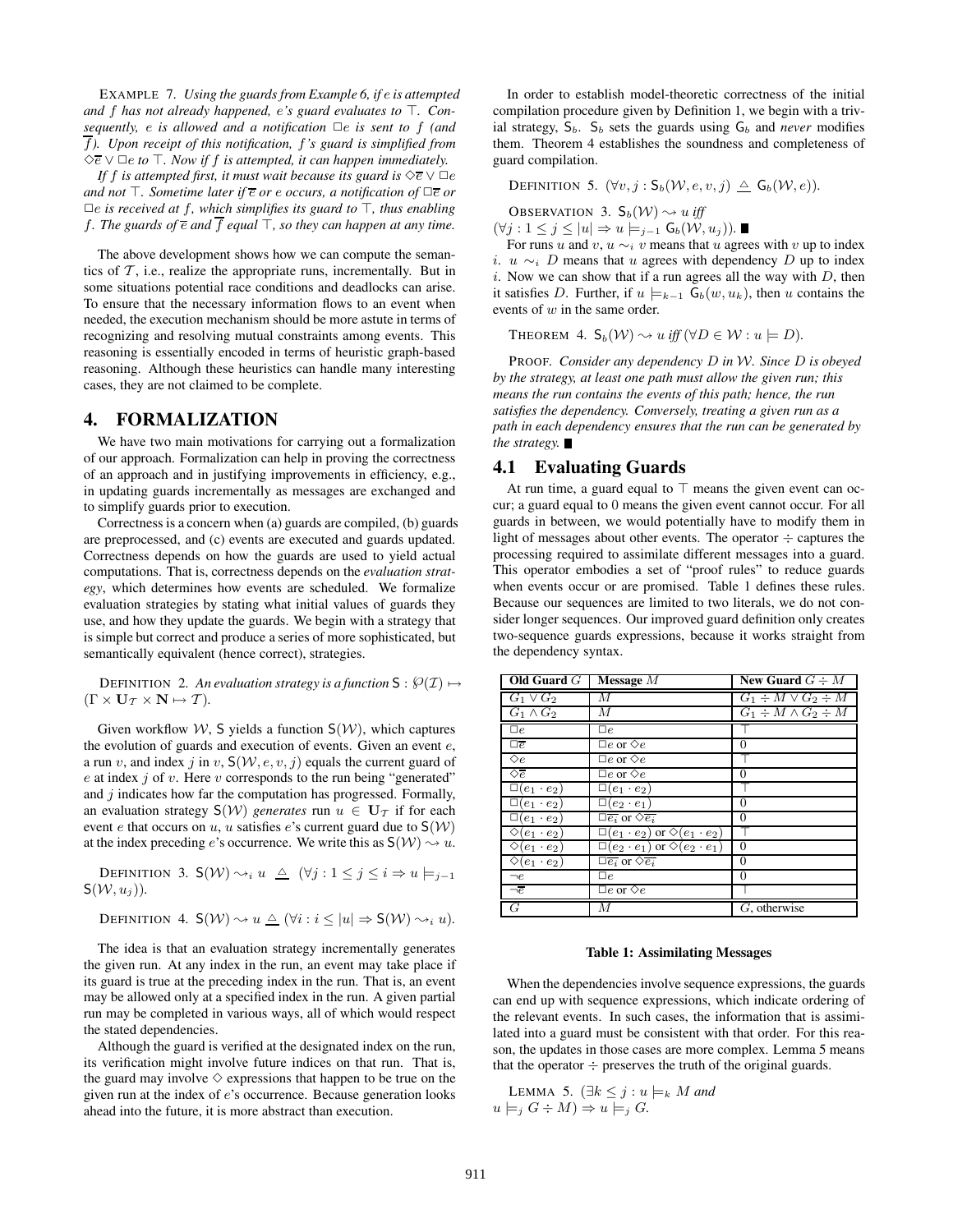PROOF. *The proof is by induction on the structure of expressions. The base cases can be verified by inspection. Let*  $(\exists k \leq j : u \models_k M \text{ and } u \models_i (G_1 \div M \vee G_2 \div M)).$  If  $u \models_j G_1 \div M$ , then  $u \models_j G_1$  *(inductive hypothesis). Therefore,*  $u \models_j G_1 ∨ G_2$ , and similarly for  $G_2$ .  $G_1 ∧ G_2$  is analogous. ■

The repeated application of  $\div$  to update the guards corresponds to a new evaluation strategy,  $S_{\div}$ . This strategy permits possible runs on which the guards are initially set according to the original definition, but *may* be updated in response to expressions verified at previous indices.  $S_{\div}$  does not require that every M that is true be used in reducing the guard. Lemma 5 enables us to accommodate message delay, because notifications need not be incorporated immediately. This is because when  $\Box e$  and  $\Diamond e$  hold at an index, they hold on all future indices.

DEFINITION 6.  $S=(\mathcal{W}, e, u, 0) \triangleq G_b(\mathcal{W}, e)$ .<br>  $(\mathcal{W}, e, u, i+1) \neq S$ .  $(\mathcal{W}, e, u, i) \rightarrow (\exists k < i)$  $S=(\mathcal{W}, e, u, i+1) \neq S-(\mathcal{W}, e, u, i) \Rightarrow (\exists k \leq i : u \models_k M \text{ and }$  $S_{\div}(\mathcal{W}, e, u, i + 1) = (S_{\div}(\mathcal{W}, e, u, i) \div M).$ 

Theorem 6 establishes that the evaluation of the guards according to  $\div$  is sound and complete. All runs that could be generated by the original guards are generated when the guards are updated (completeness) and that any runs generated through the modified guards could be generated from the original guards (soundness).

THEOREM 6. *Replacing*  $S_b$  *by*  $S_{\div}$  *preserves correctness, i.e.,*  $S_{\div}(\mathcal{W}) \rightsquigarrow u$  *iff*  $S_b(\mathcal{W}) \rightsquigarrow u$ *.* 

PROOF. *From Definition 6, it is possible to have a run* u*, such that*  $(\forall i : S_{\div}(\mathcal{W}, e, u, i) = G_b(\mathcal{W}, e))$ *. Therefore,*  $S_{\div}(\mathcal{W})$ *generates all the runs that*  $S_b(W)$  *generates. Thus completeness is established. Soundness is established inductively since an acceptable run is computed incrementally.*

The main motivation for performing guard evaluation as above is that it enables us to incrementally collect the information necessary to make a local decision on each event. Theorem 6 establishes that any such modified execution is correct. However, executability requires in addition that we can take decisions without having to look into the future. The above theorem does not establish that the guards for each event will be reduced to  $\Box$  and  $\neg$  expressions (which require no information about the future). That depends on how effectively the guards are processed.

## **4.2 Simplification**

We now show how guards as given in Definition 1 can be computed more efficiently. Theorems 7 and 8 show that the computations during guard compilation can be distributed over the conjuncts and disjuncts of a dependency. Since our dependencies are limited to having sequences of two literals, this means the constituent sequence terms can be processed independently of each other. Theorem 8 is also important for another reason, namely, that in essence it equates a workflow with the conjunction of the dependencies in it.

The next theorems rely on additional auxiliary definitions and results.  $I(w, \Gamma')$  gives all the superpaths of w that include all inter-<br>leavings of w with the events in  $\Gamma'$ . We assume that  $(\forall e : e \in \Gamma')$ leavings of w with the events in Γ'. We assume that  $(\forall e : e \in \Gamma')$ <br>iff  $\overline{e} \in \Gamma'$ ) First we show that the quard contributed by a path iff  $\overline{e} \in \Gamma'$ ). First we show that the guard contributed by a path  $w$  equals the sum of the contributions of the paths that extend  $w$  $w$  equals the sum of the contributions of the paths that extend  $w$ , provided all possible extensions relative to some  $\Gamma'$  are considered. For each event e in  $\Gamma'$ , e and  $\overline{e}$  can occur anywhere relative to w, and thus they essentially factor out. Hence this, we show that the and thus they essentially factor out. Using this, we show that the guards are well-behaved with respect to the denotations of the dependencies, i.e.,  $D \equiv E \Rightarrow \mathsf{G}_b(D,e) = \mathsf{G}_b(E,e)$ .

THEOREM 7.  $G_b(D \vee E, e) = G_b(D, e) \vee G_b(E, e)$ .

PROOF. *The implication from left to right is trivial. In the opposite direction, starting with a path* w *in* Π(D)*, we can interleave* w *safely* with events in  $\Gamma_{D \vee E} \setminus \Gamma_w$ . Likewise for  $\Pi(E)$ . *Thus the contribution of* w *to the right hand side is included in the left hand side.*

THEOREM 8.  $\mathsf{G}_b(D \wedge E, e) = \mathsf{G}_b(D, e) \wedge \mathsf{G}_b(E, e)$ .

PROOF. *The implication from left to right is trivial. In the opposite direction, consider the contribution of a pair of paths*  $v \in \Pi(D)$  and  $w \in \Pi(E)$  to  $\mathsf{G}_b(D,e) \wedge \mathsf{G}_b(E,e)$ *. If e does not occur on both* v *and* w*, the contribution is* <sup>0</sup>*. Otherwise, construct a path in*  $\Pi(D \wedge E)$ *, which has the combined contribution of v and* w*.*

We introduce the *basis* of a set of paths as a means to show how guards can be compiled purely symbolically, and to establish some critical results regarding the independence of events from dependencies that do not mention them. Intuitively, Ψ, the basis of  $\Pi(D)$ , is the subset of  $\Pi(D)$  that involves only those events that are mentioned in D.  $\Pi(D)$  can be determined from  $\Psi(D)$  and vice versa. Theorem 9 shows that the guard on an event e due to a dependency D not mentioning e is simply  $\Diamond D$ . This means that, for most dependencies and events, guards can be quickly compiled into a succinct expression.

THEOREM 9. 
$$
G_b(D,e) = \Diamond D
$$
, if  $e \notin \Gamma_D$ .

PROOF. *Apply induction on the structure of dependencies. For the base case, consider* 0,  $\top$ *, and event* f*, where*  $f \neq e$ *. For the inductive step, let*  $D = e_1 \cdot \ldots \cdot e_n$ *. Separately establish that*  $\mathsf{G}_b(D, e) = \Diamond D$ *. Since*  $D \in \mathcal{I}$ *, we can show*  $\Diamond (D_1 \vee D_2) \cong$  $\diamond D_1 \vee \diamond D_2$ , and  $\diamond (D_1 \wedge D_2) \cong \diamond D_1 \wedge \diamond D_2$ . ■

#### *4.2.1 Symbolically Calculating Guards*

We now define a symbolic calculation for guards as below. These cases cover all of the syntactic possibilities of  $I$ . Importantly, our definition distributes over ∧ and ∨: using our normalization requirement, each sequence subexpression can be treated separately. Thus the guards are quite succinct for the common cases, such as the relationships of Section 2.1.

DEFINITION 7. *The guards are given by the operator*  $G: \mathcal{I} \times \Xi \mapsto \mathcal{T}$ 

- $(a) G(D_1 \vee D_2, e) \triangle G(D_1, e) \vee G(D_2, e)$ <br>  $(b) G(D_1 \wedge D_2, e) \wedge G(D_1, e) \wedge G(D_2, e)$
- $\zeta(b)$  **G**(D<sub>1</sub> ∧ D<sub>2</sub>, e)  $\triangle$  **G**(D<sub>1</sub>, e) ∧ **G**(D<sub>2</sub>, e)  $\zeta(c)$  **G**(e)  $\zeta(c)$  **G**(e)  $\zeta(c)$   $\zeta(c)$
- $(c) G(e_1 \cdot \ldots \cdot e_i \cdot \ldots \cdot e_n, e_i) \triangleq \Box e_1 \wedge \ldots \wedge \Box e_{i-1} \wedge$ <br>  $\Box e \cup \wedge \Box e \wedge \Diamond (e \cup \Box e \cup \Diamond \wedge \Diamond (e \cup \Box e \cup \Diamond \Diamond \Diamond))$  $\neg e_{i+1} \wedge \ldots \neg e_n \wedge \Diamond(e_{i+1} \cdot e_{i+2}) \wedge \ldots \wedge \Diamond(e_{n-1} \cdot e_n)$
- (d)  $\mathsf{G}(e_1 \cdot \ldots \cdot e_n, e) \triangleq \lozenge(e_1 \cdot \ldots \cdot e_n), \text{ if }$ <br>  $\{e \in \mathsf{G} \mid \mathcal{F} \mid e_1 \in \mathsf{G} \mid e_2 \in \mathsf{G} \}$  ${e, \overline{e} \} \nsubseteq {e_1, \overline{e_1}, \ldots, e_n, \overline{e_n}}$
- 
- $(e)$   $G(e_1 \cdot \ldots \cdot e_i \cdot \ldots \cdot e_n, \overline{e_i}) \triangleq 0$ <br>
(f)  $G(0, e) \triangleq 0$
- (*f*)  $G(0, e) \triangleq 0$ <br>(*a*)  $G(T, e)$   $\wedge$
- $(g)$   $G(\top, e) \triangleq \top$

EXAMPLE 8. We compute the guards for the events in  $D_{\leq}$ :

- $G(D_<, e) = (\Diamond \overline{f} \vee (\neg f \wedge \Diamond f)) \cong \neg f$
- $G(D_<, \overline{e}) = T$
- $G(D_<, f) = \Diamond \overline{e} \vee \Box e$
- $G(D_<,\overline{f}) = \top$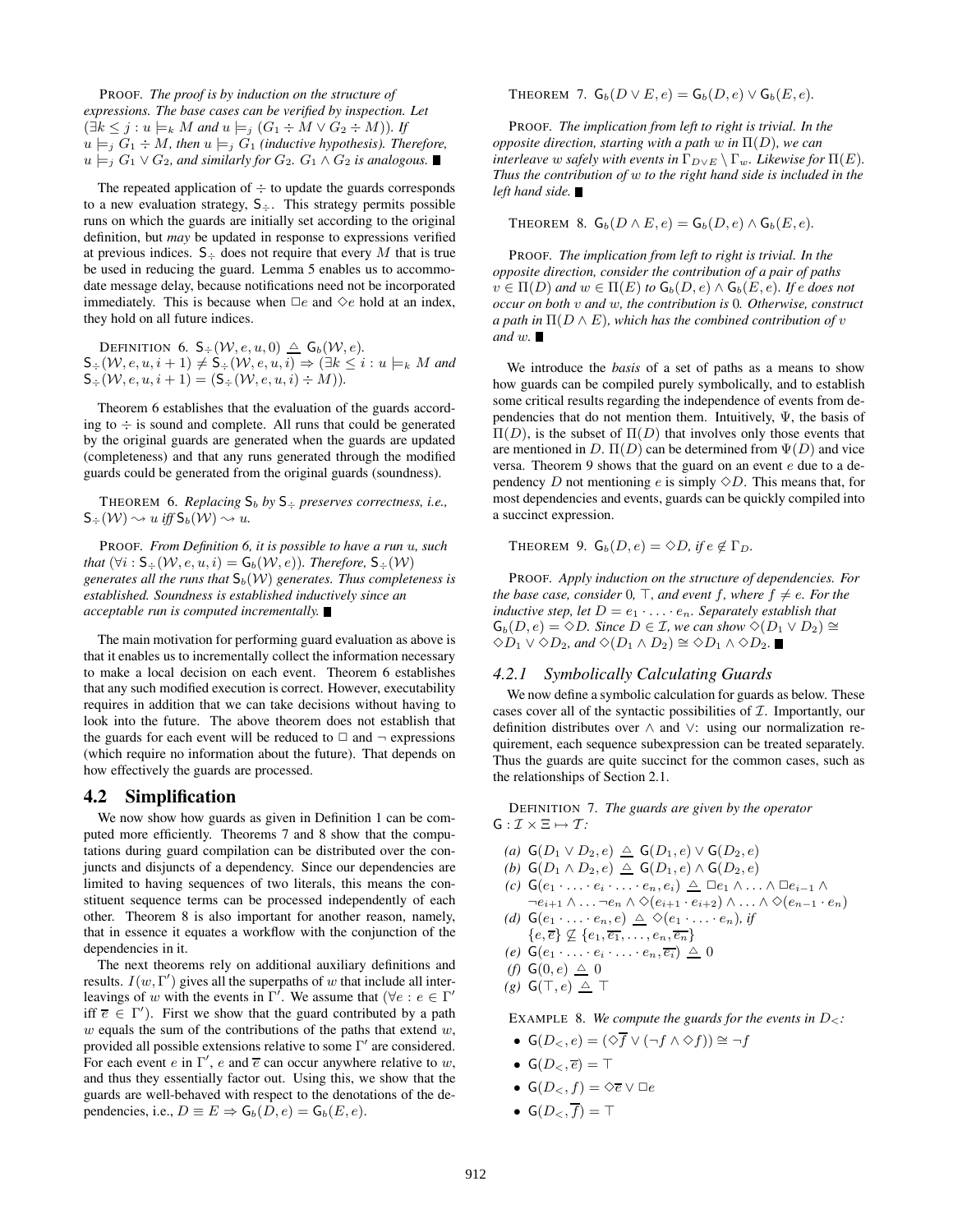*Thus*  $\overline{f}$  *and*  $\overline{e}$  *can occur at any time. However,*  $f$  *can occur only if* e *has occurred or never will. Similarly,* e *can occur only if* f *has not yet occurred (it may or may not occur in the future).*

The symbolic calculation of guards corresponds to a new evaluation strategy,  $S_s$ , which begins with guards initialized according to Definition 7 and updates guards through  $\div$ .

DEFINITION 8.  $S_s(W, e, u, 0) \triangleq G(W, e)$ .<br>(*W*)  $e, u, i+1) \neq S(W, e, u, i) \rightarrow \exists k \leq$  $S_s(W, e, u, i+1) \neq S_s(W, e, u, i) \Rightarrow (\exists k \leq i : u \models_k M \text{ and }$  $S_s(W, e, u, i + 1) = (S_s(W, e, u, i) \div M)).$ 

Theorem 10 establishes that the evaluation of the guards according to  $\div$  is sound and complete. All runs that could be generated by the original guards are generated when the guards are updated (completeness) and that any runs generated through the modified guards could be generated from the original guards (soundness).

THEOREM 10. *Replacing*  $S_+$  *by*  $S_s$  *preserves correctness, i.e.,*  $S_s(\mathcal{W}) \rightsquigarrow u$  *iff*  $S_{\div}(\mathcal{W}) \rightsquigarrow u$ *.* 

PROOF. *Follows from Theorems 7, 8, 9, which are in essence encoded in Definition 7.*

#### *4.2.2 Eliminating Irrelevant Guards*

Theorem 11 shows that the guard on an event e due to a dependency D in which e does not occur can be set to  $\top$ , provided D is entailed by the given workflow—an easy test of entailment is that D is in the workflow. Thus dependencies in the workflow that do not mention an event can be safely ignored for that event. This makes sense because the events mentioned in  $D$  will ensure that  $D$  is satisfied in any generated run. Thus at all indices of any generated run, we will have  $\diamond D$  anyway. Below,  $G_T^{\triangle}$  replaces the irrelevant quards for events not in  $\wedge \cdot S_{\square}^{\triangle}$  is the corresponding strategy guards for events not in  $\Delta$ ;  $S^{\Delta}$  is the corresponding strategy.

THEOREM 11. *Replacing*  $\mathsf{S}_s(\mathcal{W})$  by  $\mathsf{S}_{\top}^{\Delta}(\mathcal{W})$  does not violate *correctness.*

PROOF. Since  $S^{\Delta}_{\top}(\mathcal{W})$  is weaker than  $S_s(\mathcal{W})$ , completeness is *preserved.*

*Consider*  $D \in \mathcal{W}$  *and*  $e \notin \Gamma_D$ *. Let*  $f \in \Gamma_D$ *. Consequently, e and*  $\overline{e}$  *do not occur in*  $\mathsf{G}(D, f)$ *. Thus the occurrence or nonoccurrence of* <sup>e</sup> *or* e *has no effect upon* f*.* Let  $S^{\Delta}_{\Gamma}(W) \rightsquigarrow u$ . If  $u \not\models_j S_s(D, u_{j+1})$  and  $u \models_j S^{\Delta}_{\Gamma}(D, u_{j+1})$ ,<br>then clearly  $u_{j+1} \not\subset \Gamma_{\Gamma}$ , Let  $B(u) = f u_{j+1} \not\vdash_j S$ ,  $(D, u_{j+1})$ *then clearly*  $u_{j+1} \notin \Gamma_D$ *. Let*  $B(u) = \{u_i : u \not\models_{i-1} S_s(D, u_i)\}.$ *Let v be such that*  $u \supseteq v$  *and*  $\Gamma_v = \Gamma_u \setminus B(u)$ *. Since the guards for events in*  $\Gamma_D$  *do not depend on*  $u_{j+1}$ *, we have that*  $(\forall k, l : 1 \leq k \text{ and } 1 \leq l \text{ and } u_k = v_l \Rightarrow u \models_{k-1} \mathsf{G}(D, u_k) \text{ iff }$ 

 $v \models_{l-1} G(D, v_l)$ *). Hence,*  $S_s(W) \rightsquigarrow v$ *. By Theorem 4,*  $v \models D$ *and thus*  $u \models D$ .

Theorems 8 and 11 establish that the guard on an event e due to a conjunction of dependencies is the conjunction of the guards due to the individual dependencies that mention e. Thus, we can compile the guards modularly and obtain expressions that are more amenable to processing.

#### **4.3 Formalizing Event Classes**

Not all events are alike. We consider four classes of events, which have different properties with respect to coordination. Because the significant events are visible, the service always knows of their occurrence (some of our results are about distributing this knowledge requirement over the agents). When an agent is willing to delay or omit an event, it is on the basis of constraints provided by the service, which in turn involve the occurrence or nonoccurrence of other events.

- *Flexible*, which the agent is willing to delay or omit
- *Inevitable*, which the agent is willing only to delay
- *Immediate*, which the agent performs unilaterally, i.e., is willing neither to delay nor to omit
- *Triggerable*, which the agent is willing to perform if requested.

The first three classes are mutually exclusive and exhaustive; each can be conjoined with triggerability. We do not have a category where an agent will entertain omitting an event, but not delaying it, because unless the agent performs the event unilaterally, there must be some delay in receiving a response from the service. This is because the above event classes apply to the interface between an agent and a logical coordinator.

Event classes do not replace the dependencies, which specify the constraints among different agents. For example, it is possible that a postal service agent may offer to deliver at two addresses in a particular order, but let the residents at the two addresses decide whether delivery should be made there at all. Thus at the conceptual level, it is possible that an agent may appear to another agent to be willing to cancel an action but not to delay it. However, this requirement is captured through dependencies. If  $p_1$  and  $p_2$  are the postal deliveries and  $a_1$  and  $a_2$  are the addressees' permissions then, following Examples 1 and 2, we would have  $\overline{p_1} \vee \overline{p_2} \vee p_1 \cdot p_2$ (if both deliveries occur, they are ordered), and  $\overline{p_1} \vee a_1$  and  $\overline{p_2} \vee a_2$ (deliveries are only made if permitted).

For inevitable and immediate events, the dependencies must be strengthened. The basic idea is to eliminate paths whose prefixes lead to a state where an inevitable event may have to be denied, or an immediate event denied or delayed. An algorithm to derive strengthened dependencies proceeds by iteratively removing unsafe paths; it is iterative because removing one path to make a dependency safe for one event can make it unsafe for another.

The strengthened dependencies are then used in all reasoning, e.g., in computing the guards. Below, we show revised representations for some relationships.

EXAMPLE 9. We can verify that if e is inevitable, then  $\overline{e} \vee f$ *strengthens to*  $e \cdot f \vee \overline{e} \cdot f \vee \overline{e} \cdot \overline{f} \vee f \cdot e \vee f \cdot \overline{e}$ , which simplifies *to*  $\overline{e} \cdot \overline{f} \vee f$ , *i.e.*, *slightly stronger than the original dependency. Similarly, referring to Figure 4, we can check that if* e *is immediate, then*  $\overline{e} \vee \overline{f} \cdot e$  *strengthens to* 0*.* 



**Figure 3: Guards from**  $D_{\leq}$  assuming *e* is inevitable

EXAMPLE 10. *Figure 3 shows the dependency of Figure 2. The path*  $\langle f\overline{e}\rangle$  *is deleted because if* f *occurs first, e must not occur. We can verify that*  $G_b(D_<, e)$  *is unchanged but*  $G_b(D_<, f)$  *is stronger: since e cannot be rejected, we cannot let f happen unless e or*  $\overline{e}$  *has already happened. Figure 3 still holds when* e *is immediate. Thus the same guards are obtained as before.*